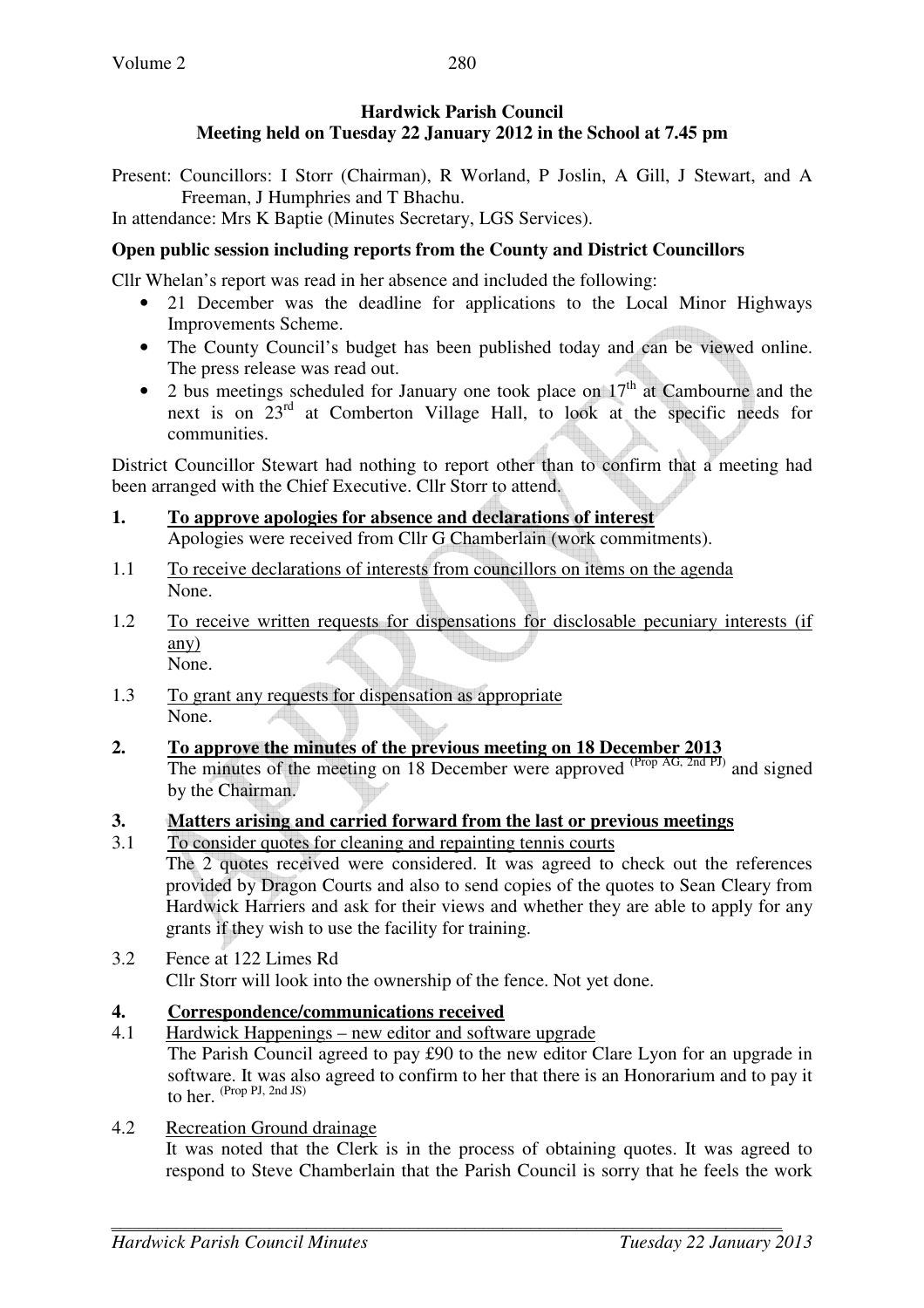already carried out on the pitch has been largely ineffective, however it is aware of the problem particularly on the youngsters pitch and is seeking quotes to improve the situation.

4.3 Post Box outside 251 St Neots Rd

 It was noted that the post box was closed temporarily as someone had allowed their dog to foul around the base. SCDC had been informed and the mess was cleared up, allowing use of the box to be resumed.

## 4.4 Came & Co - play equipment checks and tree inspection requirements

The advice from Came & Co was considered. It was noted that whilst members carry out a visual inspection every month, as an additional measure it was suggested that signs could be erected in each of the play areas asking users to report any damage to the Clerk. Quotes are to be sought with the following wording; "Although this playground is monitored monthly, if you notice any problems/damage please contact the Clerk on 01954 210241".  $(Prop AF, 2nd JS)$ 

With regard to trees, Jim Rogers had been asked some time ago to make an inventory of the trees whilst on his grass cutting rounds, but it was thought this had probably not been done. It was agreed to obtain quotes from aborculturalists to carry out a survey/inventory of all the trees.  $^{(Prop\ AG, 2nd\ IS)}$  A copy of these minutes when approved should be forwarded to Came & Co.

## **5. Planning applications and decision notices**

- 5.1 Planning applications received since the last meeting
- 5.1.1 S/2184/12/FL 3 Lark Rise. Withdrawal noted.
- 5.1.2 S/2482/12/FL 25 The Pastures, 2 storey front extension. As members did not have the papers to hand, it was agreed to delegate to Cllrs Gill and Chamberlain to make a decision on behalf of the Council and return the papers to the Clerk.

### 5.2 SCDC Decision Notices

- 5.2.1 S/1809/11 25 St Neots Rd, Change of use to motorcycle testing centre. Permission granted. Noted.
- 5.3 Tree works applications
- 5.3.1 26 Main St. The Parish Council had no objections and feel it would enhance the area.

# **6. Members reports and items**

6.1 Footpaths report including walkabout with Peter Gaskin

 Cllr Joslin read her report noting areas of concern and the advice provided by Peter Gaskin. He indicated there may be some funds available for some of the work. Cllr Joslin is keen to work with the Comberton P3 Co-ordinator on the possibility of making a designated cycle track between the two villages which could be used by students.

### **7. Finance, procedure and risk assessment**

7.1 To receive the financial report and approve the payment of bills

The financial report was received and considered and invoices and bank statements were checked before the cheques were signed at the end of the meeting. The payments as listed in the finance report were unanimously approved for payment (Prop TB, 2nd RW) plus ICO (renewal) £35.00 and Ela Parmar (Website hosting) £37.02.

| $\mu$ as two straightform $\mu$ and $\mu$ and $\mu$ and $\mu$ and $\mu$ and $\mu$ are $\mu$ and $\mu$ |          |
|-------------------------------------------------------------------------------------------------------|----------|
| <b>JJ</b> Consultants (Drain location)                                                                | £144.00  |
| LGS Services (Admin support)                                                                          | £1269.16 |
| Victoire Press (Hardwick Happening)                                                                   | £560.00  |